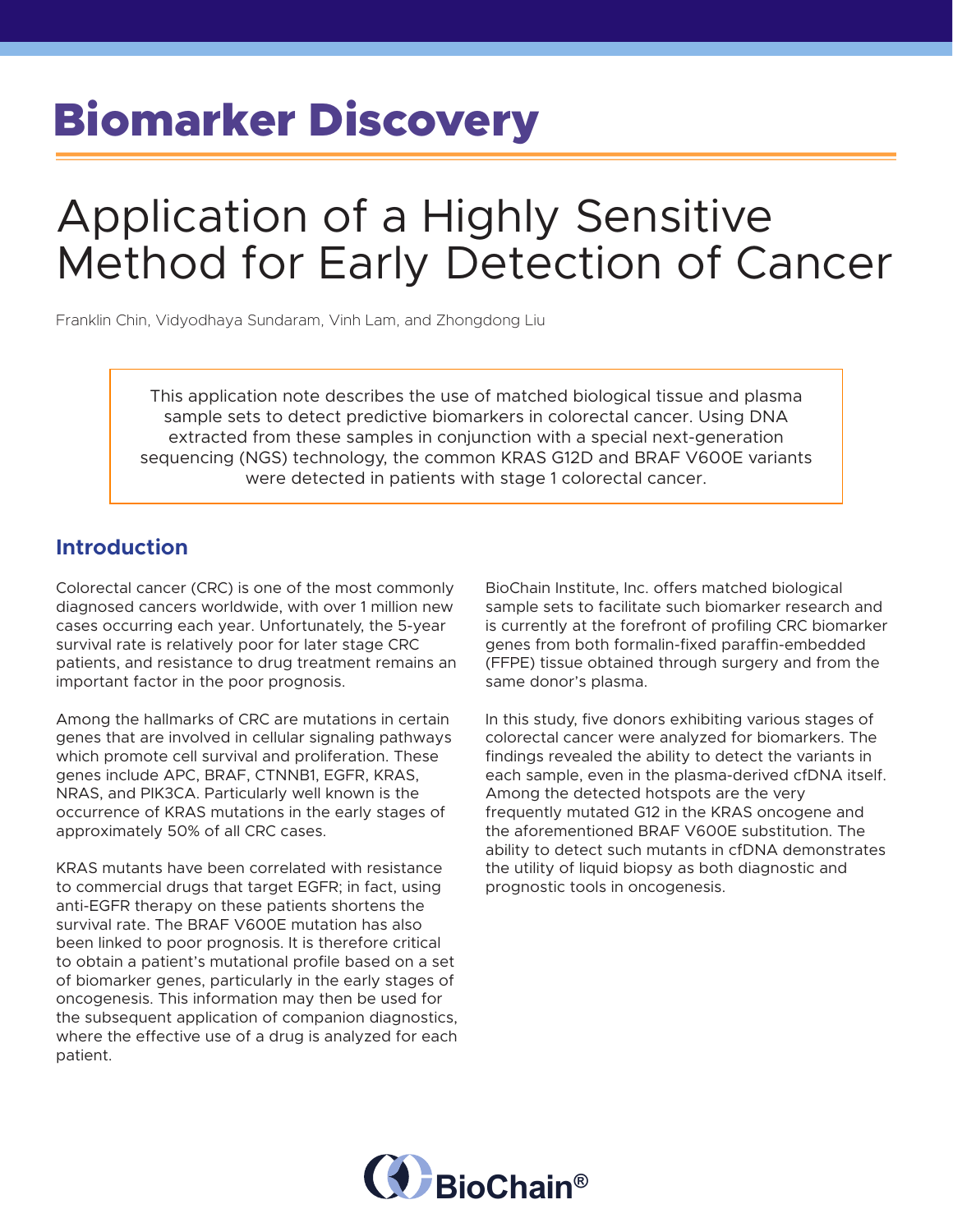## **Methods**

#### **Sample Procurement**

FFPE tissues and plasma from five donors exhibiting various stages of colorectal cancer were provided by BioChain (Table 1). The FFPE tissues were obtained through surgery and consist of both the primary tumor and adjacent normal regions for comparison purposes. Blood samples were drawn from each patient into EDTA Vacutainer tubes (BD) using standard phlebotomy procedures. The blood was centrifuged at 1,500 g for 15 minutes and the supernatant (plasma) was collected. The resulting plasma was centrifuged again at 2,000 g for 15 minutes to ensure removal of residual white blood cells and the supernatant was collected.

#### **FFPE DNA Extraction**

FFPE DNA was extracted from each FFPE tissue using BioChain's AnaPrep FFPE DNA Extraction kit. Briefly, 4 x 10 um tissue sections of each donor were deparaffinized and allowed to digest at 56oC for 2 hours in the presence of proteinase K and a proprietary lysis buffer. The released nucleic acids were then de-crosslinked at 90oC for 1 hour and centrifuged through a filter column to remove any residual debris. Finally, the resulting flow-through was loaded onto the AnaPrep 12 instrument (BioChain) for automated FFPE DNA extraction using pre-loaded reagent cartridges and a pre-programmed protocol.

#### **Cell-free DNA Extraction**

cfDNA was extracted from 5 ml of plasma using BioChain's cfPure V2 Cell Free DNA Extraction kit according to the instructions provided in the user manual. The purified cfDNA samples were then run on a BioAnalyzer 2100 instrument (Agilent) using the High Sensitivity DNA Kit (Agilent). The resulting chromatogram was visually inspected for the presence of a cfDNA peak (Figure 1).

#### **Mutational Profiling**

Both the extracted FFPE DNA and cfDNA were analyzed using DiaCarta's XNA-Based OptiSeq™ Lung and Colorectal Cancer Panel. This assay provides high sensitivity for the detection of 17 hotspots in 7 genes (APC, BRAF, CTNNB1, EGFR, KRAS, NRAS, and PIK3CA) that are frequently mutated in colorectal cancer (Table 2). A cutoff was set such that each mutation is determined to be a positive detection if the number of reads is greater than 10.

| <b>Donor ID</b> | <b>Tumor Type</b> | <b>Tumor Stage</b> |
|-----------------|-------------------|--------------------|
| <b>H50154T</b>  | <b>CRC</b>        |                    |
| <b>H50157T</b>  | <b>CRC</b>        |                    |
| <b>H50158T</b>  | <b>CRC</b>        |                    |
| <b>H50165T</b>  | <b>CRC</b>        |                    |
| <b>H50166T</b>  | <b>CRC</b>        | III                |

Table 1. Five donors exhibiting various stages of colorectal cancer (I, II, and III) were selected for this study.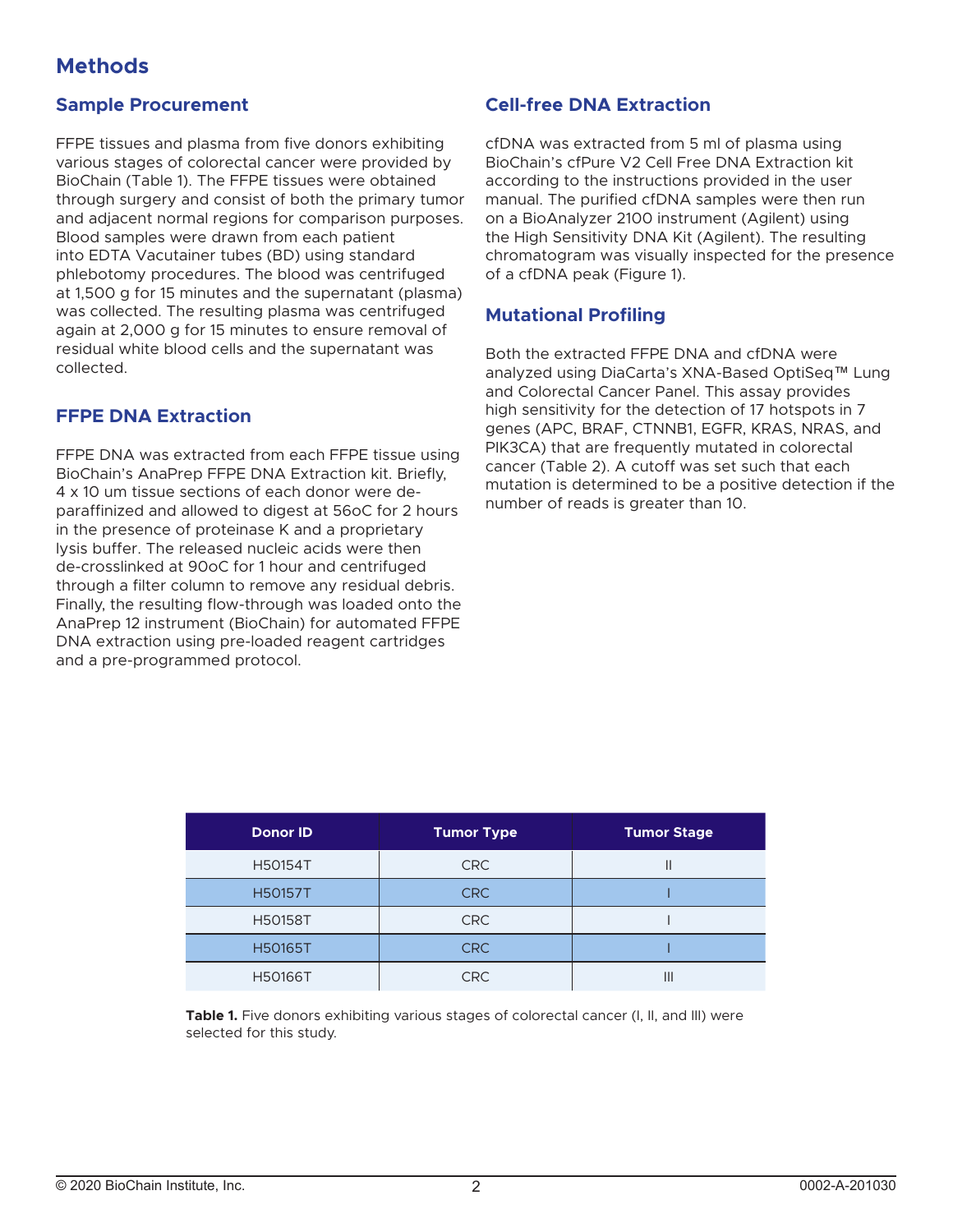

**Figure 1.** cfDNA was extracted from the plasma of 5 CRC donors (see Table 1) using BioChain's cfPure V2 Cell Free DNA Extraction kit. An Agilent BioAnalyzer run using the extracted samples shows that the kit is able to successfully extract cfDNA (represented in the image as a peak of around 170 bp) from each plasma source.

| <b>Hotspot</b><br><b>Number</b> | <b>Gene Name</b> | <b>Hotspot Covered</b> | <b>Mutation Type</b> |
|---------------------------------|------------------|------------------------|----------------------|
| $\mathbf{1}$                    | <b>NRAS</b>      | A59                    | SNV                  |
| $\overline{2}$                  | <b>NRAS</b>      | Q61                    | <b>SNV</b>           |
| 3                               | <b>NRAS</b>      | G12                    | SNV                  |
| $\overline{4}$                  | <b>NRAS</b>      | G13                    | <b>SNV</b>           |
| 5                               | CTNNB1           | S45                    | Deletion             |
| 6                               | PIK3CA           | H1047                  | <b>SNV</b>           |
| 7                               | <b>APC</b>       | E1309                  | Deletion             |
| 8                               | <b>EGFR</b>      | G719                   | <b>SNV</b>           |
| 9                               | <b>EGFR</b>      | E746-A750              | Deletion             |
| 10                              | <b>EGFR</b>      | T790                   | <b>SNV</b>           |
| 11                              | <b>EGFR</b>      | L858                   | SNV                  |
| 12                              | <b>BRAF</b>      | <b>V600</b>            | <b>SNV</b>           |
| 13                              | <b>KRAS</b>      | A146                   | SNV                  |
| 14                              | <b>KRAS</b>      | A59                    | <b>SNV</b>           |
| 15                              | <b>KRAS</b>      | Q61                    | <b>SNV</b>           |
| 16                              | <b>KRAS</b>      | G12                    | <b>SNV</b>           |
| 17                              | <b>KRAS</b>      | G13                    | <b>SNV</b>           |

**Table 2.** DiaCarta's XNA-Based OptiSeq™ Lung and Colorectal Cancer Panel detects 17 hotspots in 7 genes frequently mutated in colorectal cancer (table from DiaCarta).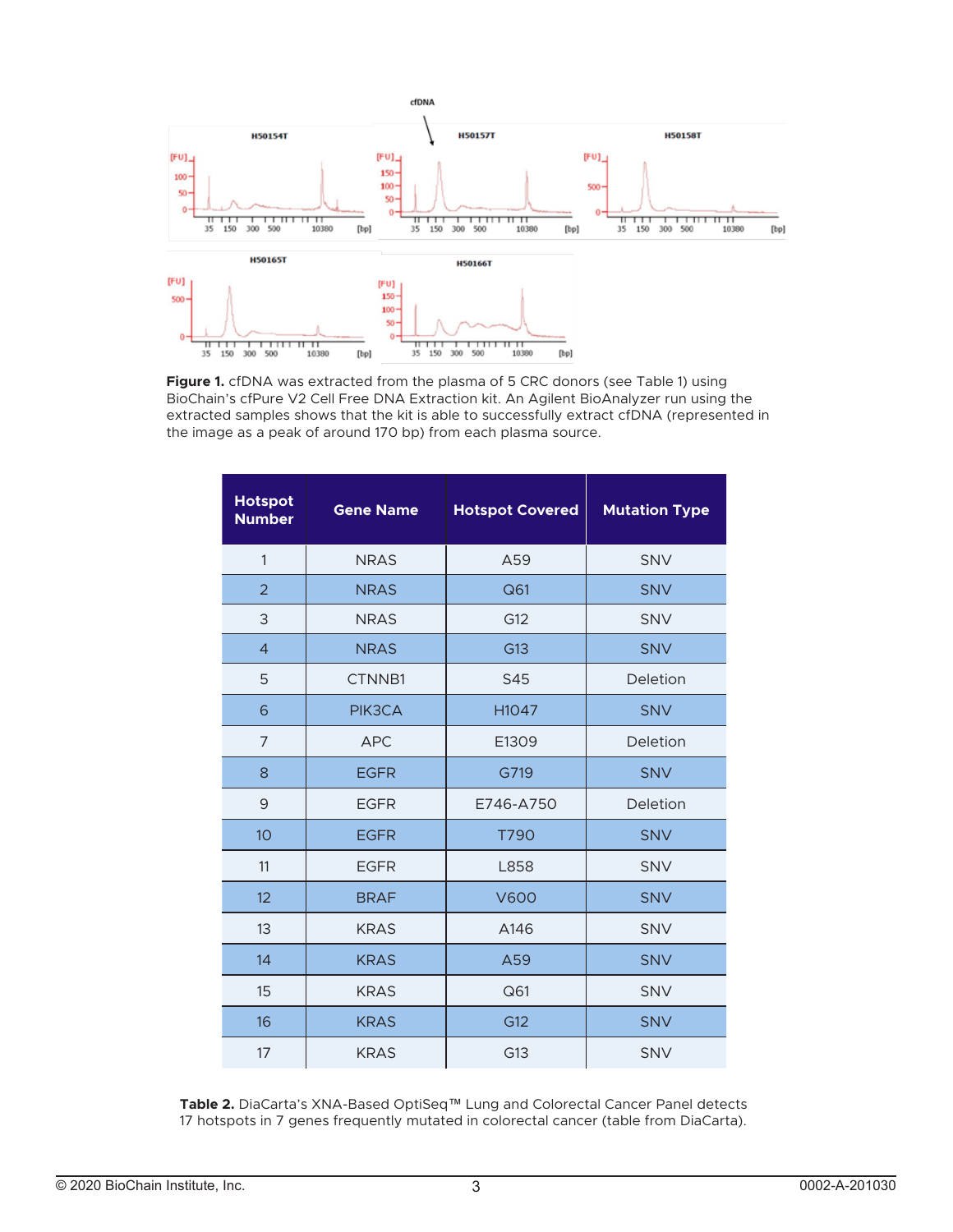## **Results**

#### **KRAS Mutant Detection**

Using the OptiSeq™ panel on the extracted FFPE DNA samples revealed the presence of the KRAS G12D hotspot mutation with relatively high read counts in four out of the five CRC donors (Table 3). Interestingly, the mutation was not detected in any of the samples derived from adjacent normal tissue, confirming the specificity of this variant in driving tumorigenesis. Furthermore, this variant was not detected in the cfDNA samples, which suggests that only utilizing liquid biopsy is not sufficient to detect tumor drivers in patients; the tissues where the cancer originated are still critical for diagnostic applications.

#### **BRAF Mutant Detection**

Using the OptiSeq™ panel on the extracted FFPE DNA samples revealed the presence of the BRAF V600E mutation in both primary tumor and adjacent normal tissues from all five donors (Table 4). Interestingly, this variant was also detected in the cfDNA derived from plasma samples for all five donors (Table 4). The detection of BRAF V600E in patients with cancer as early as stage 1 highlights the utility of this gene panel in early cancer diagnostics.

| <b>Donor ID</b> | <b>Hotspot</b>   | <b>Sample Type</b>          | <b>Number</b><br>of Reads |
|-----------------|------------------|-----------------------------|---------------------------|
| <b>H50154T</b>  | <b>KRAS G12D</b> | <b>Primary Tumor Tissue</b> | 1529                      |
| <b>H50157T</b>  | <b>KRAS G12D</b> | <b>Primary Tumor Tissue</b> | 1114                      |
| <b>H50158T</b>  | <b>KRAS G12D</b> | <b>Primary Tumor Tissue</b> | Not Detected              |
| <b>H50165T</b>  | <b>KRAS G12D</b> | <b>Primary Tumor Tissue</b> | 792                       |
| <b>H50166T</b>  | <b>KRAS G12D</b> | <b>Primary Tumor Tissue</b> | 855                       |

**Table 3.** The KRAS G12D hotspot mutation was detected in FFPE DNA extracted from primary tumor tissues in four out of the five donors that were analyzed (highlighted in yellow). This variant was not detected in FFPE DNA from adjacent normal tissue or cfDNA derived from plasma. A positive detection of the mutation was defined as those where the number of reads was greater than 10.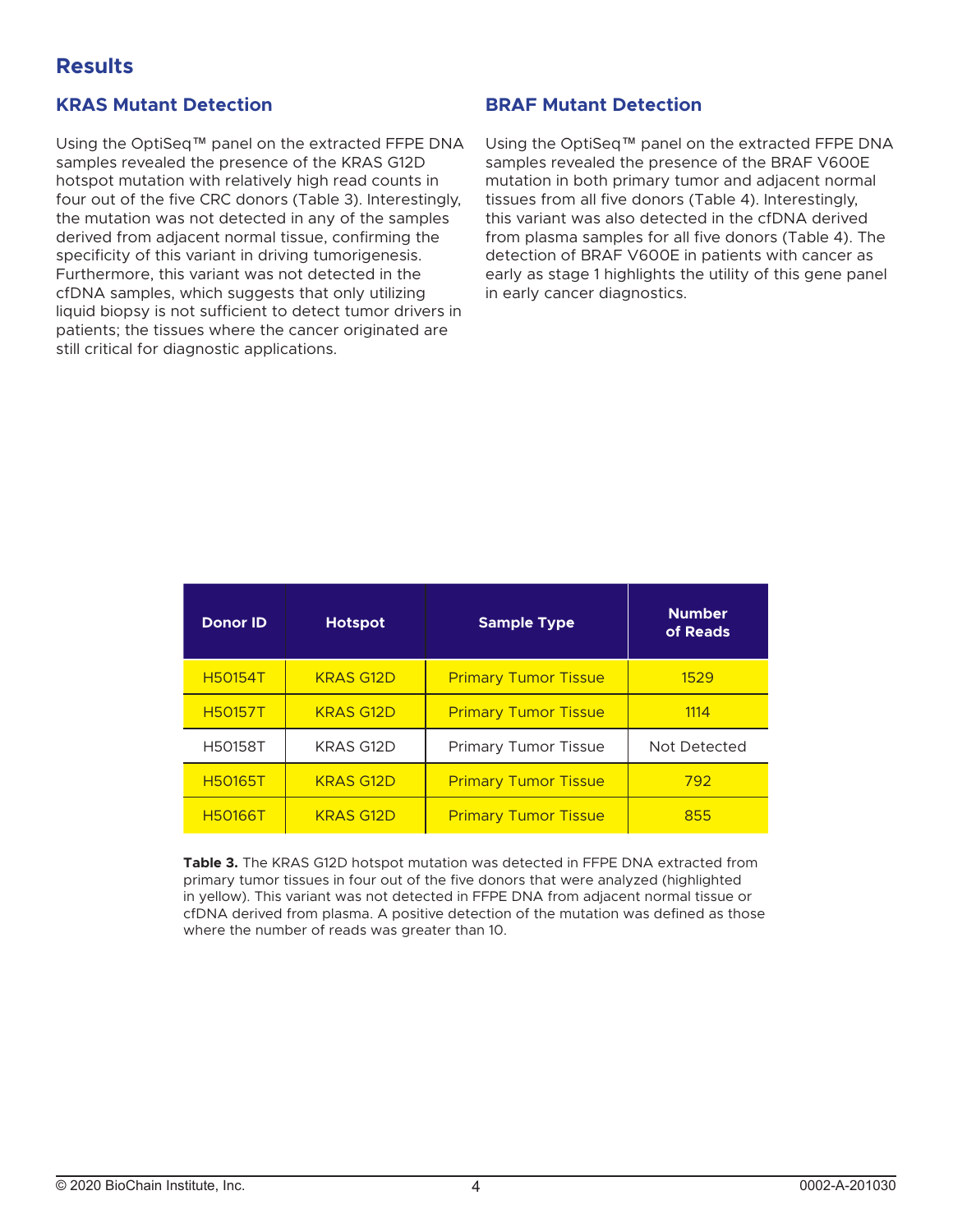| <b>Donor ID</b> | <b>Hotspot</b>    | <b>Sample Type</b>            | <b>Number</b><br>of Reads |
|-----------------|-------------------|-------------------------------|---------------------------|
| H50154T         | <b>BRAF V600E</b> | <b>Primary Tumor Tissue</b>   | 15                        |
| H50154T         | BRAF V600E        | <b>Adjacent Normal Tissue</b> | 28                        |
| <b>H50157T</b>  | BRAF V600E        | <b>Primary Tumor Tissue</b>   | 11                        |
| H50157T         | BRAF V600E        | <b>Adjacent Normal Tissue</b> | 21                        |
| <b>H50158T</b>  | BRAF V600E        | <b>Primary Tumor Tissue</b>   | 19                        |
| <b>H50158T</b>  | BRAF V600E        | <b>Adjacent Normal Tissue</b> | 22                        |
| <b>H50165T</b>  | <b>BRAF V600E</b> | <b>Primary Tumor Tissue</b>   | 21                        |
| H50165T         | BRAF V600E        | Adjacent Normal Tissue        | 20                        |
| <b>H50166T</b>  | <b>BRAF V600E</b> | <b>Primary Tumor Tissue</b>   | 15                        |
| H50166T         | BRAF V600E        | <b>Adjacent Normal Tissue</b> | 11                        |
| <b>H50154T</b>  | BRAF V600E        | Plasma                        | 18                        |
| <b>H50157T</b>  | BRAF V600E        | Plasma                        | 24                        |
| <b>H50158T</b>  | BRAF V600E        | Plasma                        | 36                        |
| H50165T         | BRAF V600E        | Plasma                        | 61                        |
| <b>H50166T</b>  | <b>BRAF V600E</b> | Plasma                        | 62                        |

**Table 4.** The BRAF V600E variant could be detected not only in FFPE DNA extracted from primary tumor and adjacent normal tissues but in circulating cell-free DNA obtained from plasma (highlighted in green). A positive detection of the mutation was defined as those where the number of reads was greater than 10.